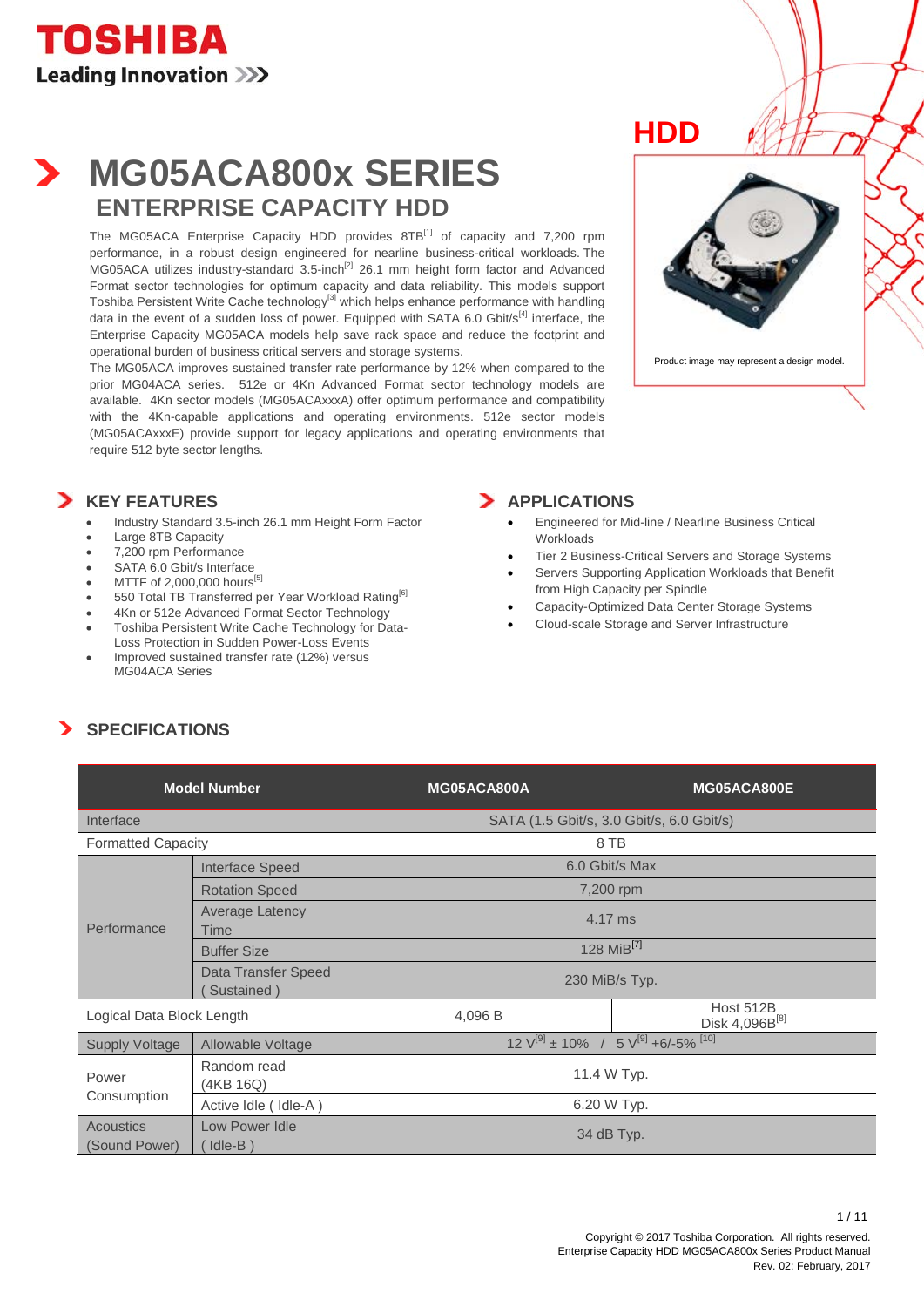### **ENVIRONMENTAL LIMITS**

| <b>Item</b>               |                               | <b>Specification</b>                                                                                   |
|---------------------------|-------------------------------|--------------------------------------------------------------------------------------------------------|
| Ambient                   | Operating                     | $5^{\circ}$ C to 55 $^{\circ}$ C                                                                       |
| temperature               | Non-Operating                 | $-40$ °C to 70 °C                                                                                      |
|                           | Operating                     | 5 % to 90 % R.H.                                                                                       |
| Humidity                  | Non-Operating                 | 5 % to 95 % R.H.                                                                                       |
|                           | Operating                     | 686 m/s <sup>2</sup> { 70 G } ( 2 ms duration )                                                        |
| <b>Shock</b>              | Non-Operating                 | 2,450 m/s <sup>2</sup> { 250 G } ( 2 ms duration )                                                     |
| Vibration <sup>[11]</sup> | Operating <sup>[12]</sup>     | 7.35 m/s <sup>2</sup> { 0.75 G } (5- 300Hz )<br>2.45 m/s <sup>2</sup> { 0.25 G } (300- 500Hz ) or less |
|                           | Non-Operating <sup>[13]</sup> | 49 m/s <sup>2</sup> { 5 G } ( 5- 500Hz ) or less                                                       |
| Altitude                  | Operating                     | $-305$ m to $+3,048$ m                                                                                 |
|                           | Non-Operating                 | $-305$ m to $+12.192$ m                                                                                |

### **ENVIRONMENTAL FEATURE**

| <b>Item</b>                   | <b>Specification</b> |  |
|-------------------------------|----------------------|--|
| RoHS <sup>[14]</sup>          | Compatible           |  |
| Halogen free <sup>[15]</sup>  | Yes                  |  |
| Antimony free <sup>[15]</sup> | Yes                  |  |

<sup>[1]</sup> Definition of capacity: Toshiba defines a megabyte (MB) as 1,000,000 bytes, a gigabyte (GB) as 1,000,000,000 bytes and a terabyte (TB) as 1,000,000,000,000 bytes. A computer operating system, however, reports storage capacity using powers of 2 for the definition of 1GB = 230 = 1,073,741,824 bytes and therefore shows less storage capacity. Available storage capacity (including examples of various media files) will vary based on file size, formatting, settings, software and operating system, such as Microsoft Operating System and/or pre-installed software applications, or media content. Actual formatted capacity may vary. "2.5-inch" and "3.5-inch" mean the form factor of HDDs or SSDs. They do not indicate drive's physical size.

- [3] PWC with PLP is a function to handle the write data that the drive reports "Normal completion" to the host but not being stored to hard disk media yet. The write data may be written to the commanded LBA on the hard disk media. The un-written data to hard disk media is stored to Flash memory using back up power by PLP when the power supply to the drive suddenly is shut down. And, after PLP operation, it may be required more time to start up the drive than in case of normal shutdown. 1) PLP does not secure data in the mode of all the power shutdowns. When power supplies other than recommended procedure are intercepted, data might be lost. 2) In the power shutdown before it reports on the Write completion, data not anticipated might be lost.
- Read and write speed may vary depending on the host device, read and write conditions, and file size.
- MTTF (Mean Time to Failure) is not a guarantee or estimate of product life; it is a statistical value related to mean failure rates for a large number of products which may not accurately reflect actual operation. Actual operating life of the product may be different from the MTTF.
- 
- [6] Workload is defined as the amount of data written, read or verified by commands from host system.<br>[7] A kibibyte (KiB) means 2<sup>10</sup>, or 1,024 bytes, a mebibyte (MiB) means 2<sup>20</sup>, or 1,048,576 bytes, and a gibibyte (Gi
- [8] Read-modify-write is supported.
- [9] Input voltages are specified at the HDD connector side, during HDD ready state.
- [10] Make sure the value is not less than -0.3V DC (less than -0.6V, 0.1ms) when turning on or off the power.
- [11] Vibration applied to the HDD is measured at near the mounting screw hole on the frame as much as possible.
- [12] At random seek write/read and default on retry setting with log sweep vibration.
- [13] At power-off state after installation
- [14] Toshiba Storage & Electronic Devices Solutions Company defines "RoHS-Compatible" products as products that either (i) contain no more than a maximum concentration value of 0.1% by weight in Homogeneous Materials for lead, mercury, hexavalent chromium, polybrominated biphenyls (PBBs) and polybrominated diphenyl ethers (PBDEs) and of 0.01% by weight in Homogeneous Materials for cadmium; or (ii) fall within any of the application exemptions set forth in the Annex to the RoHS Directive (Directive 2011/65/EC of the European Parliament and of the Council of 2011 on the restriction of the use of certain hazardous substances in electrical and electronic equipment). "Homogeneous Material" means a material of uniform composition that cannot be mechanically disjointed (meaning separated, in principle, by mechanical actions such as unscrewing, cutting, crushing, grinding and/or abrasive processes) into different materials. Examples of "Homogeneous Materials" would be individual types of plastics, ceramics, glass, metals, alloys, paper, board, resins and coatings.
- [15] Toshiba Storage & Electronic Devices Solutions Company defines halogen-free and antimony-free SSD and HDD products as those meeting all of the following requirements: (a) containing bromine (Br) and chlorine (Cl) at no more than 900 parts per million (ppm) by weight for each element, and containing bromine and chlorine in an aggregate amount not exceeding 1500 ppm by weight; and (b) containing no more than 1000 ppm antimony (Sb) by weight. For the avoidance of doubt, Halogen-Free/Antimony-Free SSD or HDD products may not be entirely free of bromine, chlorine, or antimony, and may contain other element of the halogen family.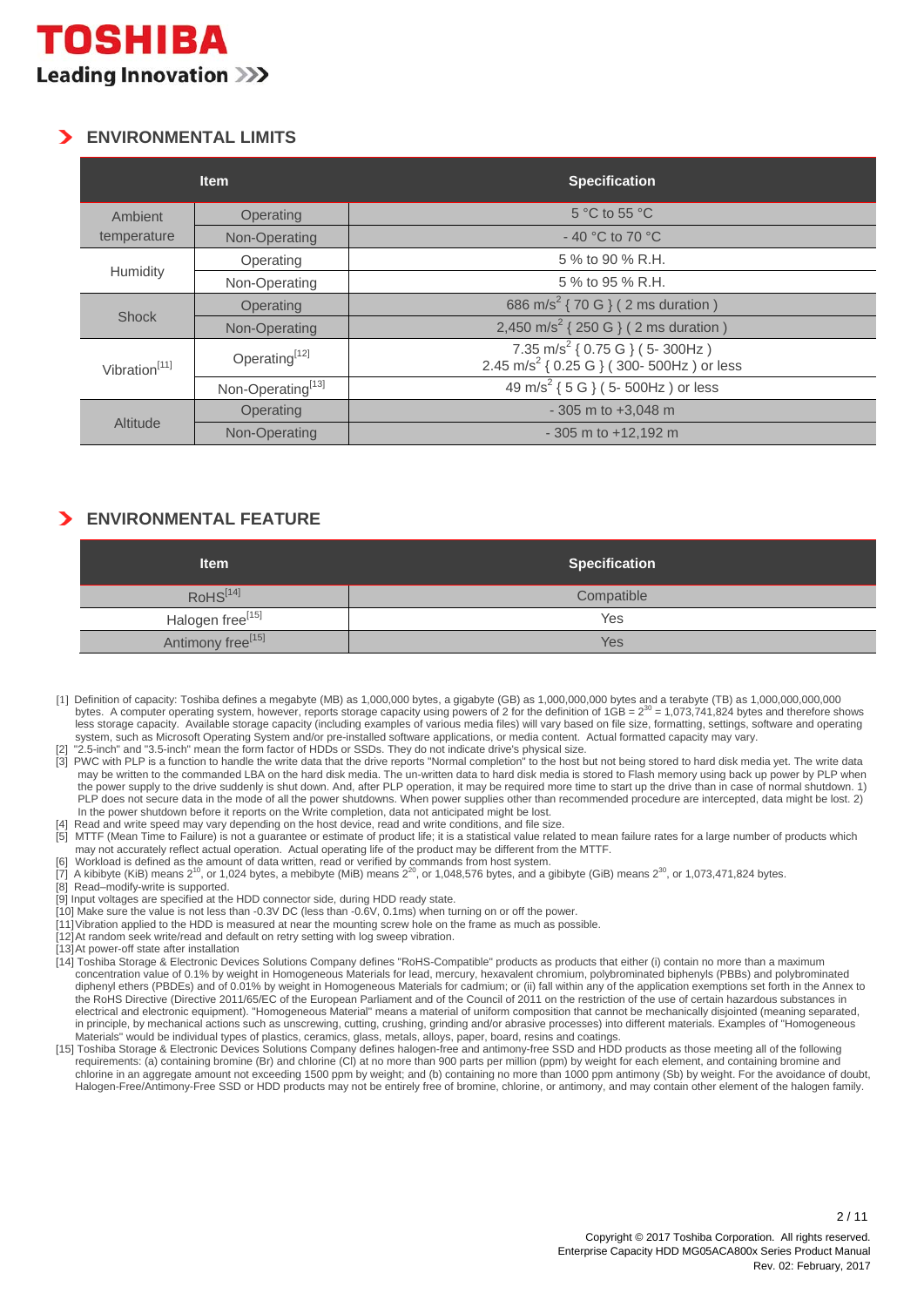

## **RELIABILITY**

| <b>Item</b>                                                          | <b>Specification</b>             |  |
|----------------------------------------------------------------------|----------------------------------|--|
| <b>MTTF</b>                                                          | 2,000,000 hours                  |  |
| Non-recoverable Error Rate                                           | 10 error per $10^{16}$ bits read |  |
| Load / Unload                                                        | 600,000 times (Max)              |  |
| Availability                                                         | 24 hours/day, 7 days/week        |  |
| <b>Rated Annual Workload</b><br>(Total TB Transferred per Year, R/W) | 550 TB/year                      |  |

#### **MODEL NUMBERS**

| <b>Model Number</b> | <b>Interface</b> | <b>Formatted Capacity</b> | <b>Sector Format</b> |
|---------------------|------------------|---------------------------|----------------------|
| MG05ACA800A         | <b>SATA-3.3</b>  | 8 TB                      | 4Kn                  |
| MG05ACA800E         | <b>SATA-3.3</b>  | 8 TB                      | 512e                 |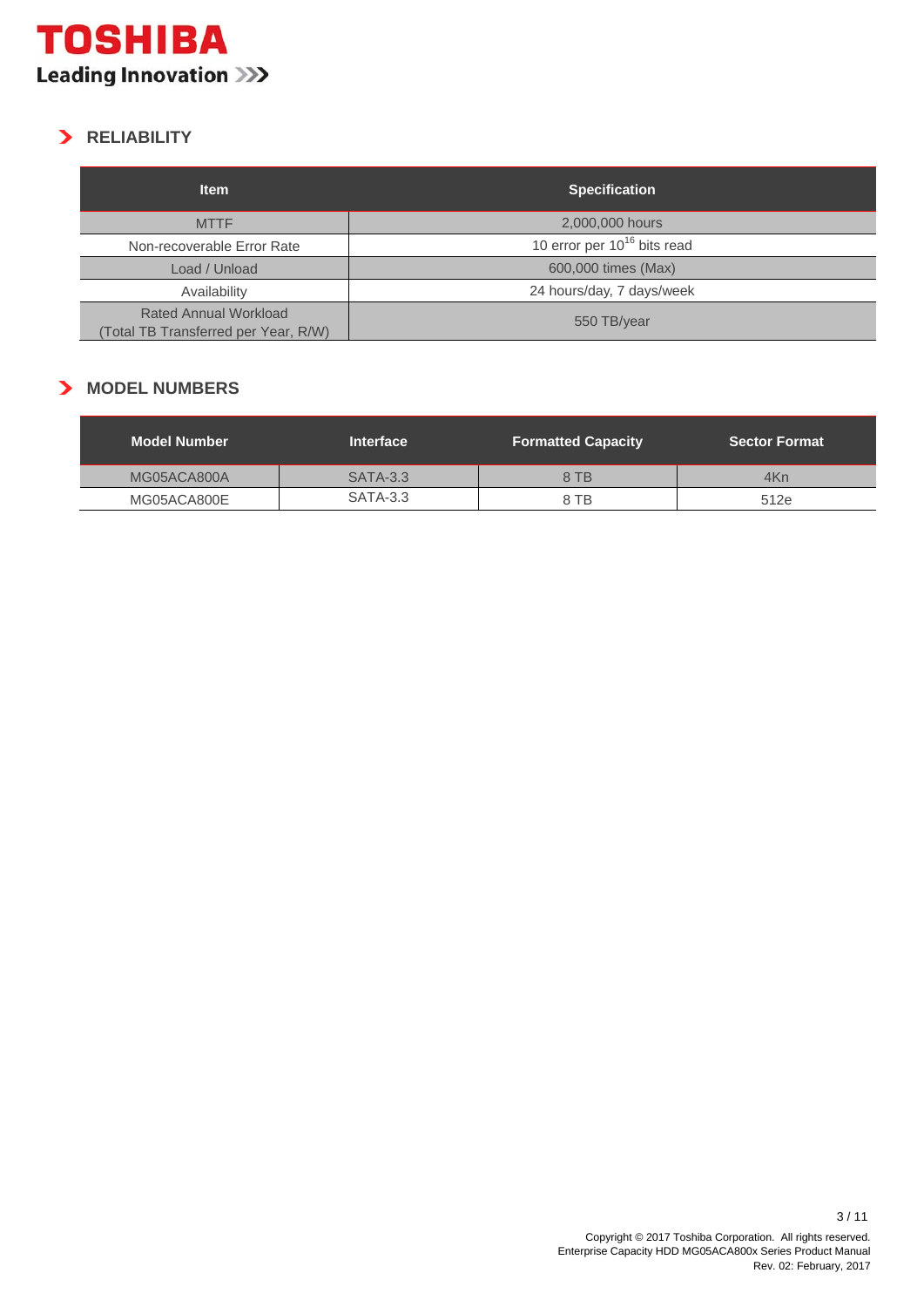

## **MARKING**

## 1) WEEE

Following information is only for EU-member states:

The use of the symbol indicates that this product may not be treated as household waste. By ensuring this product is disposed of correctly, you will help prevent potential negative



consequences for the environment and human health, which could otherwise be caused by inappropriate waste handling of this product. For more detailed information about recycling of this product, please contact your local city office, your household waste disposal service or the shop where you purchased the product.

## 2) Names and Contents of Hazardous Substances or Elements in Products

| 产品中有害物质的名称及含量                                    |           |       |        |              |           |             |
|--------------------------------------------------|-----------|-------|--------|--------------|-----------|-------------|
| 部件名称                                             | 有害物质      |       |        |              |           |             |
|                                                  | 铅<br>(Pb) | 汞(Hg) | 镉 (Cd) | 六价铬 (Cr(VI)) | 多溴联苯(PBB) | 多溴二苯醚(PBDE) |
| HDD(硬盘驱动器)                                       | ×         |       |        |              |           |             |
| 本表格依据 SJ/T 11364 的规定编制。                          |           |       |        |              |           |             |
| O: 表示该有害物质在该部件所有均质材料中的含量均在 GB/T 26572 规定的限量要求以下。 |           |       |        |              |           |             |
| ×:表示该有害物质至少在该部件的某一均质材料中的含量超出 GB/T 26572 规定的限量要求。 |           |       |        |              |           |             |



中华人民共和国环保使用期限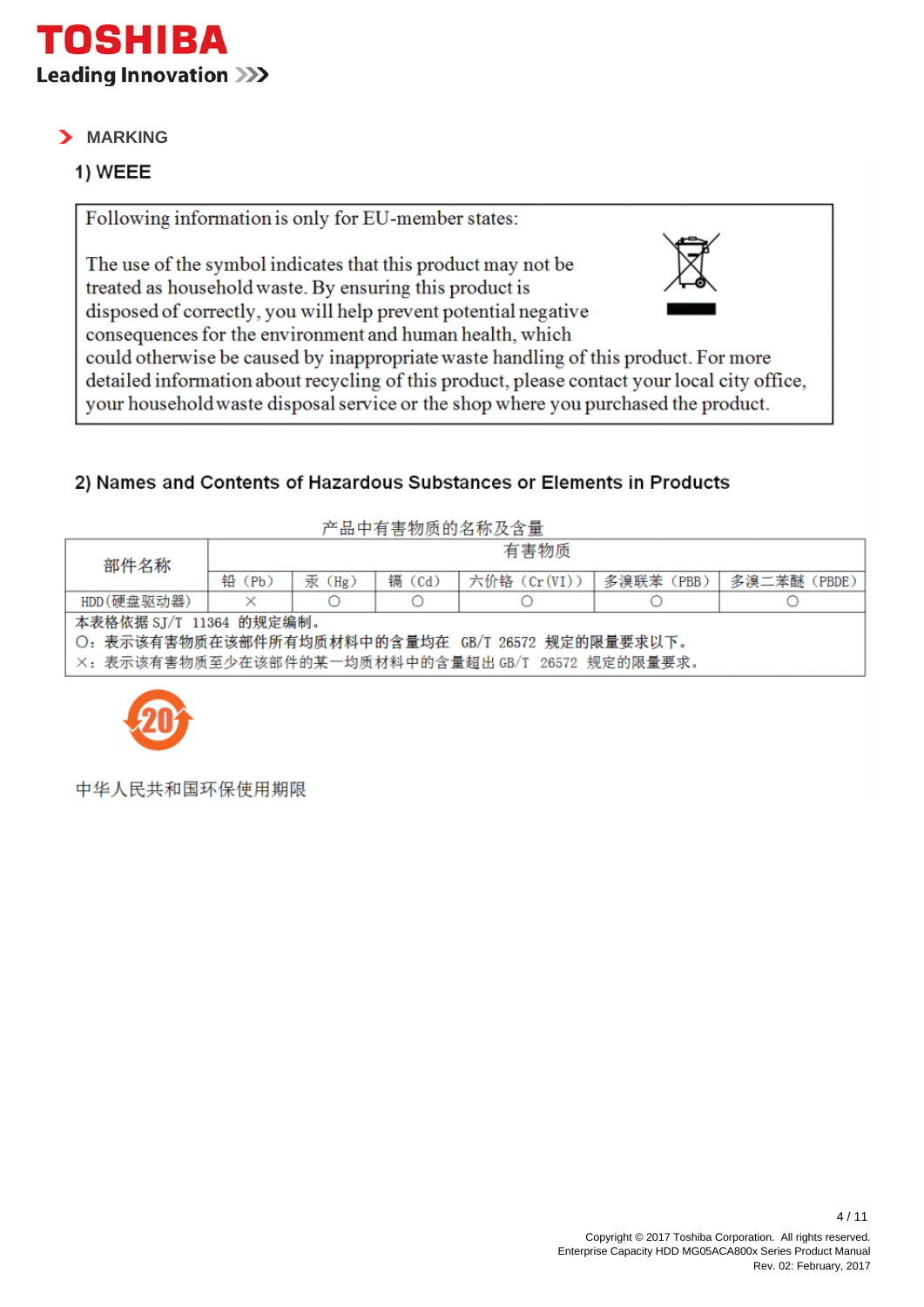## **SAFETY / EMI STANDARDS**

| <b>Title</b>                                                   | <b>Description</b>                                  | <b>Region</b> |
|----------------------------------------------------------------|-----------------------------------------------------|---------------|
| UL<br>(Underwriters Laboratories)                              | UL 60950-1                                          | <b>USA</b>    |
| <b>CSA</b><br>(Canadian Standard Association)                  | CAN/CSA-C22.2 No.60950-1                            | Canada        |
| TÜV<br>Technischer Überwachungs Verein)                        | EN 60950-1                                          | Germany       |
| <b>BSMI</b><br>(Bureau of Standards, Metrology and Inspection) | <b>CNS 13438</b><br>(CISPR Pub. 22 Class B):D33003  | Taiwan        |
| <b>MSIP</b><br>(Ministry of Science, ICT & Future Planning)    | <b>KN32, KN35</b><br>(CISPR Pub. 22 Class B) (Note) | Korea         |
| <b>ACMA</b><br>(Australian Communications and Media Authority) | AS/NZS CISPR22                                      | Australia     |

| (Note) Marks of KC  |   |                                                                                                                                                                                                      |  |
|---------------------|---|------------------------------------------------------------------------------------------------------------------------------------------------------------------------------------------------------|--|
| Made in Japan       | 区 | 1. 기기의 명청(모델명) : MG05ACA800A/E / MG05ACA800A/E<br>2. 인증면호 :<br>MSIP-REM-TSD-MG05ACA800E<br>3. 인증받은 자의 상호 : TOSHIBA CORPORATION<br>4. 제조년일일 :<br>2016-01<br>5. 제조자 / 제조국가: TOSHIBA CORPORATION / 일본   |  |
| Made in Philippines | 씾 | 1. 기기의 명청(모델명) : MG05ACA800A/E / MG05ACA800A/E<br>2. 인증번호 :<br>MSIP-REM-TSD-MG05ACA800E<br>3. 인증받은 자의 상호 : TOSHIBA CORPORATION<br>4. 제조년일일 :<br>2016-01<br>5. 제조자 / 제조국가 : TOSHIBA CORPORATION / 필리핀 |  |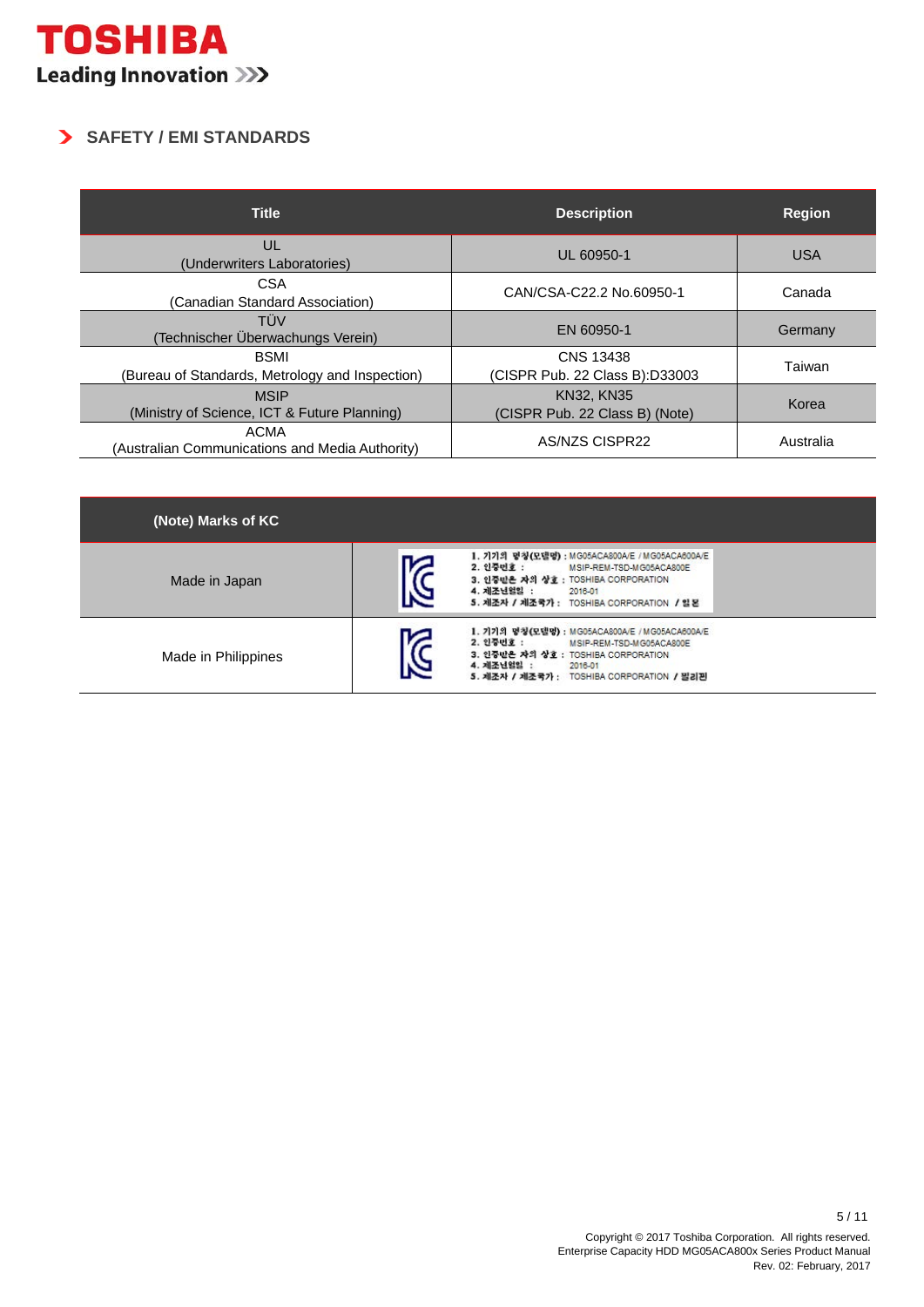

#### **MECHANICAL SPECIFICATIONS**

| <b>Item</b> | <b>Specification</b> |
|-------------|----------------------|
| Width       | 101.85 mm Max        |
| Height      | 26.1 mm Max          |
| Length      | 147 mm Max           |
| Weight      | 770 g Max            |



[Unit: mm] (Reference)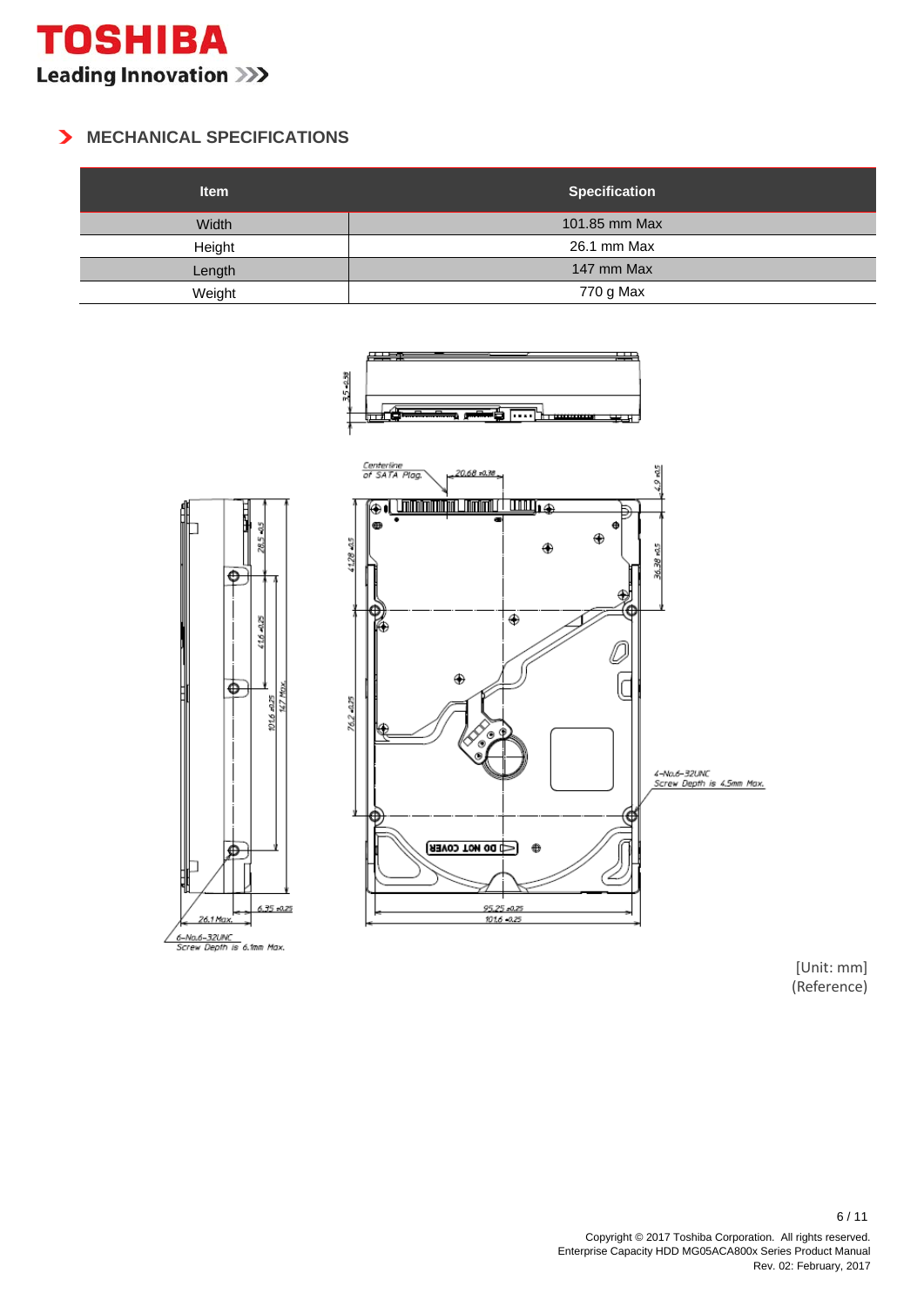

### **INTERFACE CONNECTOR**



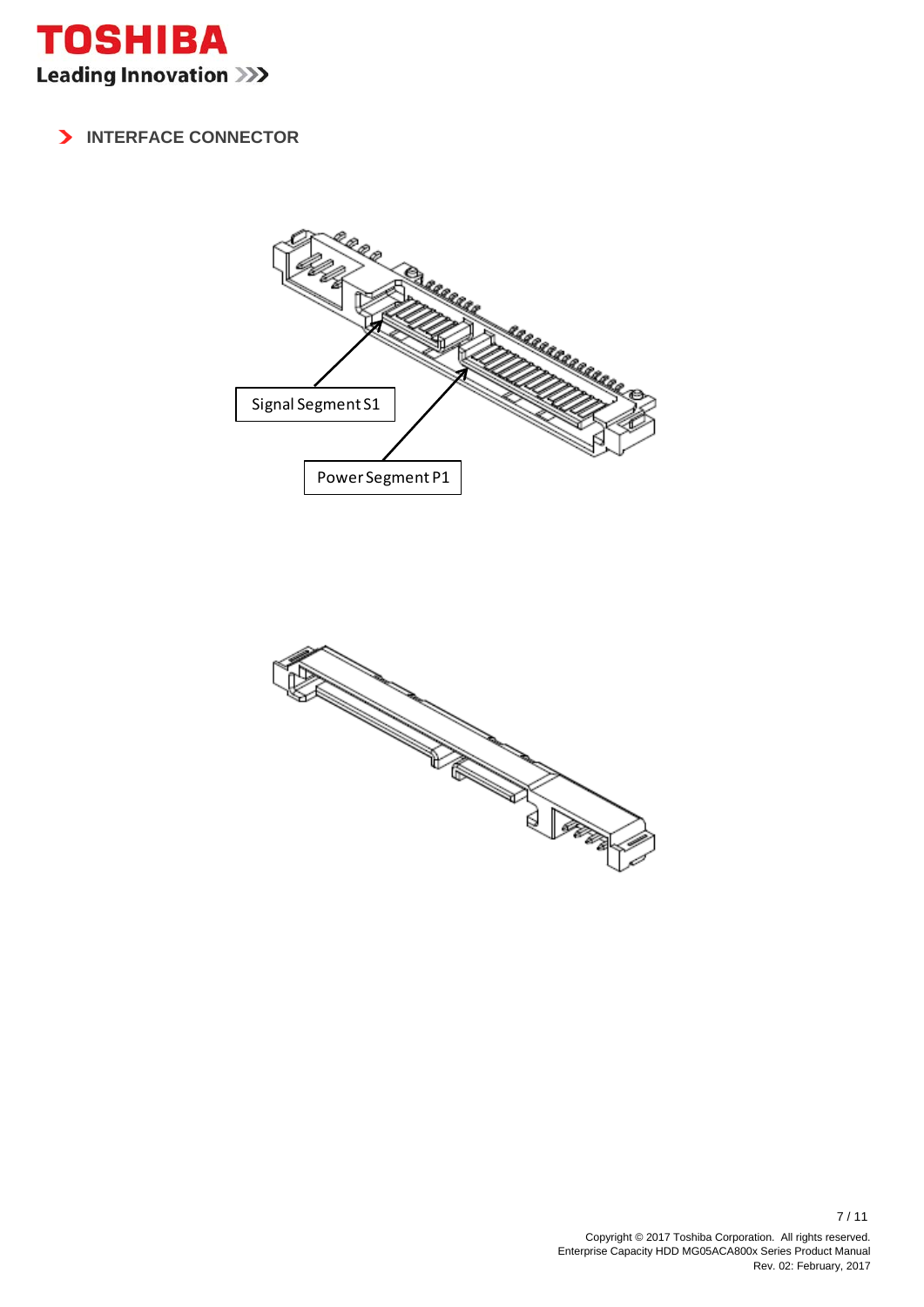### **INTERFACE CONNECTOR (SATA plug) SIGNAL ALLOCATION**

| <b>Segment</b>        | Pin No.         | <b>Pin Definition</b> |                                                      |  |  |
|-----------------------|-----------------|-----------------------|------------------------------------------------------|--|--|
|                       | S <sub>1</sub>  | <b>GND</b>            | $2nd$ Mate                                           |  |  |
|                       | S <sub>2</sub>  | $A+$                  | Differential Pair A from PHY                         |  |  |
|                       | S <sub>3</sub>  | $A -$                 |                                                      |  |  |
| <b>Signal Segment</b> | S <sub>4</sub>  | <b>GND</b>            | $2^{nd}$ Mate                                        |  |  |
|                       | S <sub>5</sub>  | <b>B-</b>             | Differential Pair B from PHY                         |  |  |
|                       | S <sub>6</sub>  | $B+$                  |                                                      |  |  |
|                       | S7              | <b>GND</b>            | $2nd$ Mate                                           |  |  |
|                       |                 |                       |                                                      |  |  |
|                       | P <sub>1</sub>  | V33                   | 3.3 V Power (Unused)                                 |  |  |
|                       | P <sub>2</sub>  | V33                   | 3.3 V Power (Unused)                                 |  |  |
|                       | P <sub>3</sub>  | V33                   | 3.3 V Power Pre-Charge 2 <sup>nd</sup> Mate (Unused) |  |  |
|                       | P <sub>4</sub>  | <b>GND</b>            | 1 <sup>st</sup> Mate                                 |  |  |
|                       | P <sub>5</sub>  | <b>GND</b>            | $2nd$ Mate                                           |  |  |
|                       | P <sub>6</sub>  | <b>GND</b>            | $2nd$ Mate                                           |  |  |
|                       | P7              | V <sub>5</sub>        | 5 V Power Pre-Charge 2 <sup>nd</sup> Mate            |  |  |
|                       | P <sub>8</sub>  | V <sub>5</sub>        | 5 V Power                                            |  |  |
| <b>Power Segment</b>  | P <sub>9</sub>  | V <sub>5</sub>        | 5 V Power                                            |  |  |
|                       | P <sub>10</sub> | <b>GND</b>            | $2nd$ Mate                                           |  |  |
|                       | P <sub>11</sub> |                       | - Staggered Spin-up Mode Detect (Input)              |  |  |
|                       |                 | Spin/ACT              | - Activity LED Drive (Output)                        |  |  |
|                       | P <sub>12</sub> | <b>GND</b>            | 1 <sup>st</sup> Mate                                 |  |  |
|                       | P <sub>13</sub> | V12                   | 12 V Power Pre-Charge 2 <sup>nd</sup> Mate           |  |  |
|                       | P <sub>14</sub> | V12                   | 12 V Power                                           |  |  |
|                       | P <sub>15</sub> | V12                   | 12 V Power                                           |  |  |

Notice: This drive uses 5V and 12V power. 3.3V power is not used.

HDA (Head Disk Assembly) and DC ground (ground pins on interface) are connected electrically each other.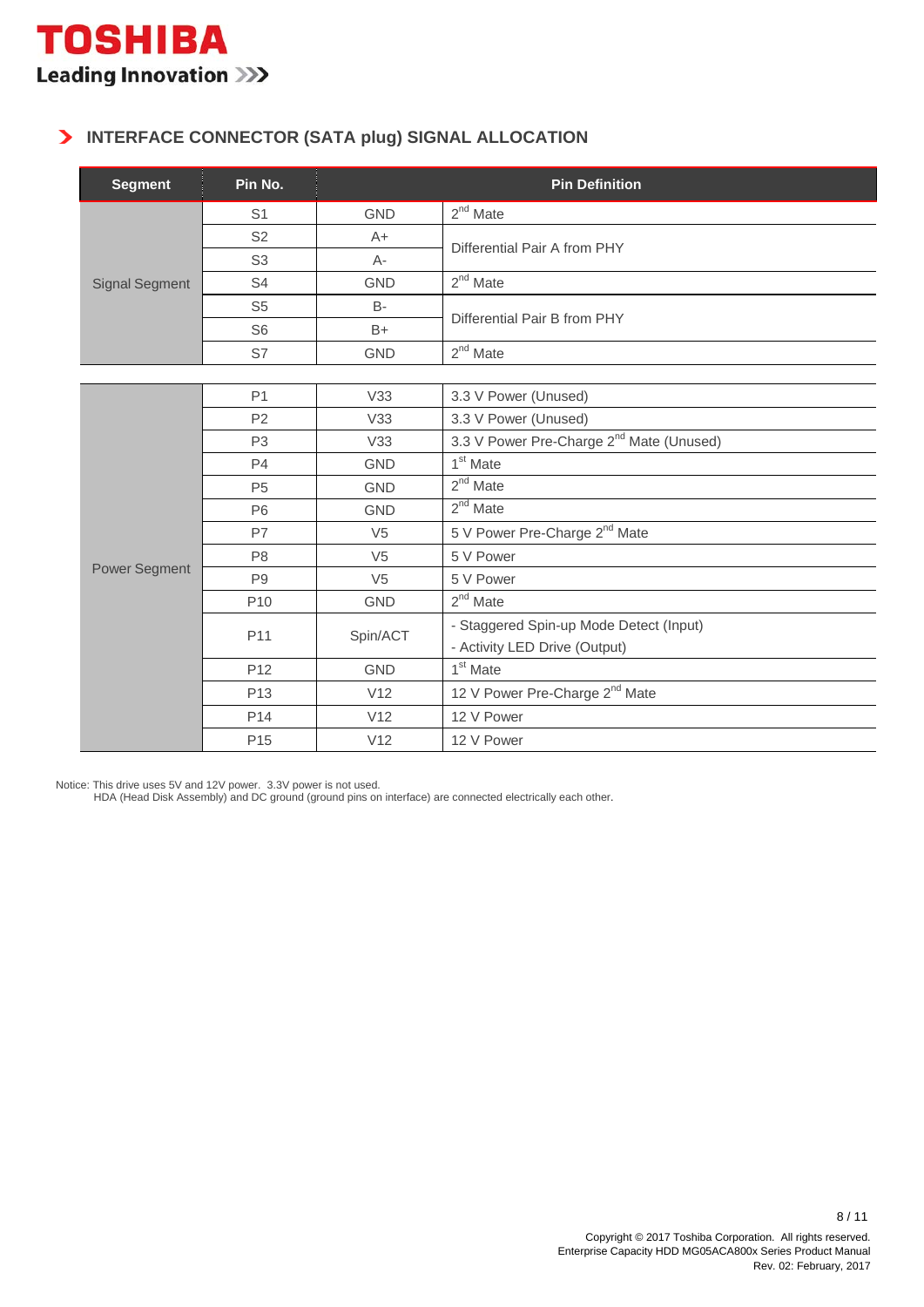## **COMMAND TABLE (Part 1)**

| Op-Code          | <b>Command Name</b>            |  |
|------------------|--------------------------------|--|
| E5h/98h          | <b>CHECK POWER MODE</b>        |  |
| B <sub>1</sub> h | <b>DEVICE CONFIGURATION</b>    |  |
| 92h              | DOWNLOAD MICROCODE             |  |
| 93h              | DOWNLOAD MICROCODE DMA         |  |
| 90h              | <b>EXECUTE DIAGNOSTICS</b>     |  |
| E7h              | <b>FLUSH CACHE</b>             |  |
| EAh              | FLUSH CACHE EXT                |  |
| <b>ECh</b>       | <b>IDENTIFY DEVICE</b>         |  |
| E3h/97h          | <b>IDLE</b>                    |  |
| E1h/95h          | <b>IDLE IMMEDIATE</b>          |  |
| 91h              | INITIALIZE DEVICE PARAMETERS   |  |
| 00h              | <b>NOP</b>                     |  |
| E4h              | <b>READ BUFFER</b>             |  |
| C <sub>8</sub> h | <b>READ DMA</b>                |  |
| 25h              | <b>READ DMA EXT</b>            |  |
| 60h              | <b>READ FPDMA QUEUED</b>       |  |
| 2Fh              | <b>READ LOG EXT</b>            |  |
| 47h              | READ LOG DMA EXT               |  |
| C4h              | <b>READ MULTIPLE</b>           |  |
| 29h              | READ MULTIPLE EXT              |  |
| F <sub>8h</sub>  | <b>READ NATIVE MAX ADDRESS</b> |  |
| 27h              | READ NATIVE MAX ADDRESS EXT    |  |
| 20h              | <b>READ SECTOR(S)</b>          |  |
| 24h              | READ SECTOR(S) EXT             |  |
| 40h              | <b>READ VERIFY SECTOR(S)</b>   |  |
| 42h              | READ VERIFY SECTOR(S) EXT      |  |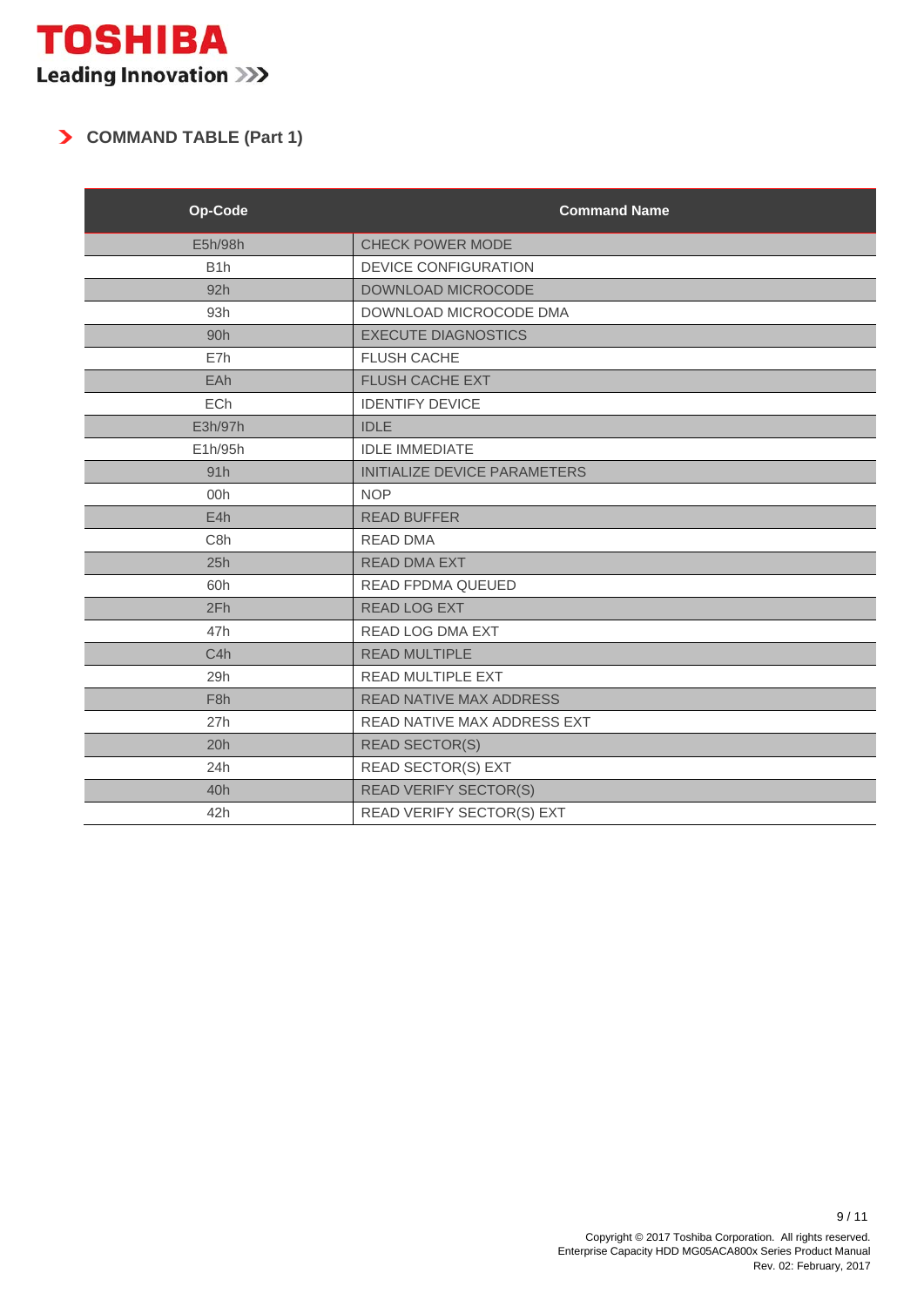## **COMMAND TABLE (Part 2)**

| Op-Code             | <b>Command Name</b>            |  |  |
|---------------------|--------------------------------|--|--|
| 1xh                 | <b>RECALIBRATE</b>             |  |  |
| 0 <sub>Bh</sub>     | REQUEST SENSE DATA EXT         |  |  |
| B4h                 | SANITIZE DEVICE                |  |  |
| F <sub>1</sub> h    | SECURITY SET PASSWORD          |  |  |
| F <sub>2</sub> h    | <b>SECURITY UNLOCK</b>         |  |  |
| F <sub>3h</sub>     | <b>SECURITY ERASE PREPARE</b>  |  |  |
| F4h                 | <b>SECURITY ERASE UNIT</b>     |  |  |
| F <sub>5</sub> h    | <b>SECURITY FREEZE LOCK</b>    |  |  |
| F6h                 | SECURITY DISABLE PASSWORD      |  |  |
| 70h - 76h, 79h - 7F | <b>SEEK</b>                    |  |  |
| 77h                 | SET DATE & TIME EXT            |  |  |
| <b>EFh</b>          | <b>SET FEATURES</b>            |  |  |
| F <sub>9</sub> h    | <b>SET MAX</b>                 |  |  |
| 37h                 | SET MAX ADDRESS EXT            |  |  |
| C <sub>6</sub> h    | SET MULTIPLE MODE              |  |  |
| E6h/99h             | <b>SLEEP</b>                   |  |  |
| B <sub>0</sub> h    | <b>SMART Function Set</b>      |  |  |
| E2h/96h             | <b>STANDBY</b>                 |  |  |
| E0h/94h             | <b>STANDBY IMMEDIATE</b>       |  |  |
| E8h                 | <b>WRITE BUFFER</b>            |  |  |
| CAh                 | <b>WRITE DMA</b>               |  |  |
| 35h                 | <b>WRITE DMA EXT</b>           |  |  |
| 3Dh                 | <b>WRITE DMA FUA EXT</b>       |  |  |
| 61h                 | <b>WRITE FPDMA QUEUED</b>      |  |  |
| 3Fh                 | <b>WRITE LOG EXT</b>           |  |  |
| 57h                 | <b>WRITE LOG DMA EXT</b>       |  |  |
| C <sub>5</sub> h    | <b>WRITE MULTIPLE</b>          |  |  |
| 39h                 | <b>WRITE MULTIPLE EXT</b>      |  |  |
| <b>CEh</b>          | WRITE MULTIPLE FUA EXT         |  |  |
| 30h                 | <b>WRITE SECTOR(S)</b>         |  |  |
| 34h                 | <b>WRITE SECTOR(S) EXT</b>     |  |  |
| 45h                 | <b>WRITE UNCORRECTABLE EXT</b> |  |  |
| 3Ch                 | <b>WRITE VERIFY</b>            |  |  |